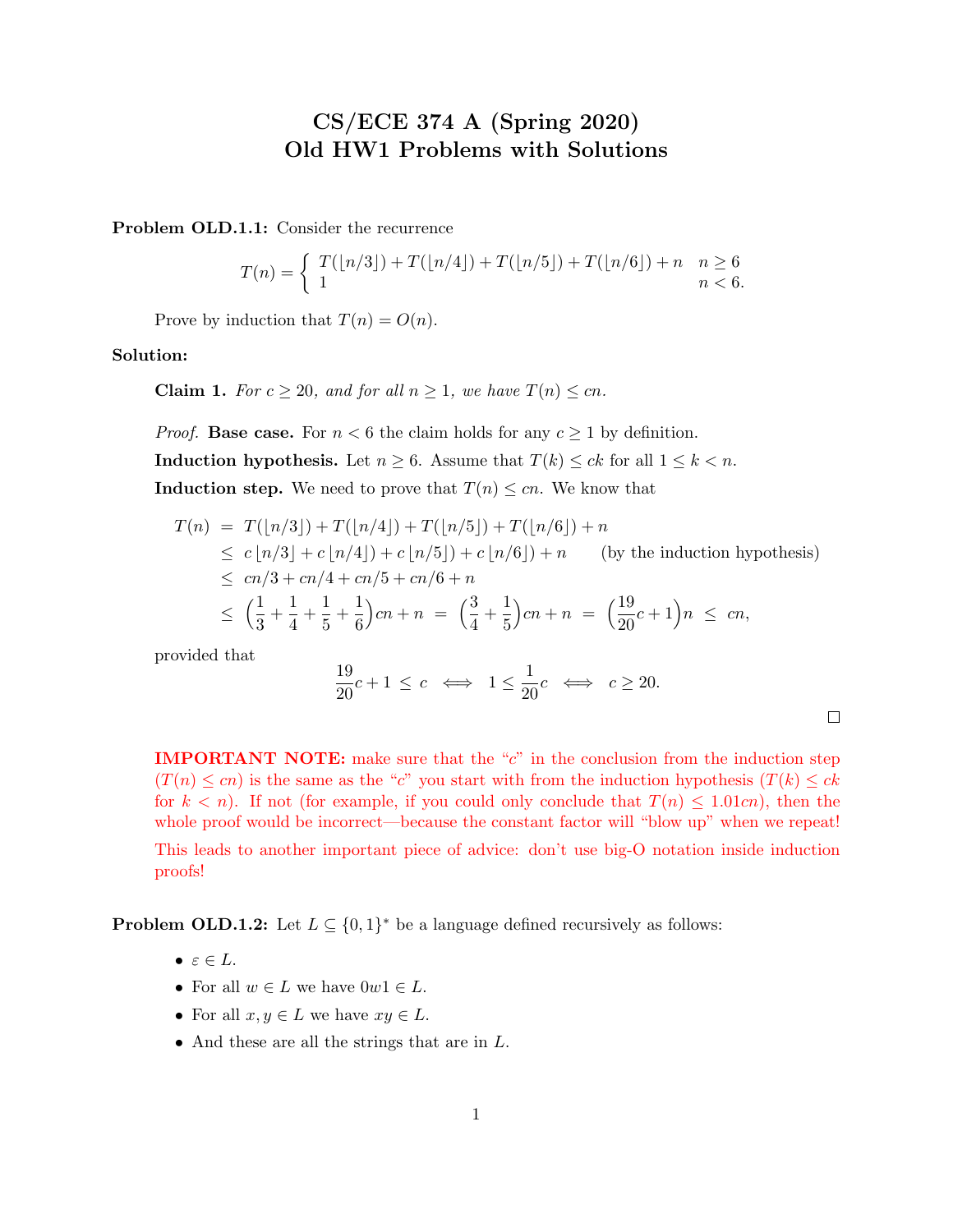Prove, by induction, that for any  $w \in L$ , and any prefix u of w, we have that  $\#_0(u) \geq \#_1(u)$ . Here  $\#_0(u)$  is the number of 0 appearing in u  $(\#_1(u)$  is defined similarly). You can use without proof that  $\#_0(xy) = \#_0(x) + \#_0(y)$ , for any strings x, y.

## Solution:

*Proof.* The proof is by induction on the length of  $w$ .

**Base case:** If  $|w| = 0$  then  $w = \varepsilon$ , and then  $\#_0(w) = 0 \ge \#_1(w) = 0$ . Since the only prefix of the empty string is itself, the claim readily follows.

Induction hypothesis: Assume that the claim holds for all strings of length  $\lt n$ .

**Induction step:** We need to prove the claim for a string  $w$  of length  $n$ . There are two possibilities:

•  $w = 0z1$ , for some string  $z \in L$ .

Let u be any prefix of w. If  $u = \varepsilon$  or  $u = 0$  then the claim clearly holds for u. If  $u = w$ , then

$$
\#_0(u) = \#_0(w) = 1 + \#_0(z) + 0 \ge 1 + \#_1(z) = \#_1(w) = \#_1(u),
$$

which implies the claim (we used the induction hypothesis on z, since  $z \in L$  and  $|z| =$  $|w| - 2 < n$ ).

So the remaining case is when  $u = 0z'$ , where z' is a prefix of z. In this case,

 $\#_0(u) = \#_0(0z') = 1 + \#_0(z') \ge 1 + \#_1(z') = 1 + \#_1(u) > \#_1(u),$ 

Again, we used the induction hypothesis on z, since  $z \in L$ , z' is a prefix of z, and z strictly shorter than w. This implies the claim.

•  $w = xy$ , for some strings  $x, y \in L$ , such that  $|x|, |y| > 0$ .

Let u be a prefix of w. If u is a prefix of x, then the claim holds readily by induction. The remaining case is when  $u = xz$ , for some z which is prefix of y. Here,

$$
#_0(u) = #_0(xz) = #_0(x) + #_0(z) \ge #_1(x) + #_1(z) = #_1(u),
$$

by using the induction hypothesis on  $x$  (which is a prefix of itself), and on  $z$  (which is a prefix of y), noting that both x and y are strictly shorter than  $w$ .

 $\Box$ 

**Problem OLD.1.3.** Recall that the *reversal*  $w<sup>R</sup>$  of a string w is defined recursively as follows:

$$
w^R := \begin{cases} \varepsilon & \text{if } w = \varepsilon \\ x^R \bullet a & \text{if } w = a \cdot x \end{cases}
$$

A palindrome is any string that is equal to its reversal, like AMANAPLANACANALPANAMA, RACECAR, POOP, I, and the empty string.

(a) Give a recursive definition of a palindrome over the alphabet  $\Sigma$ .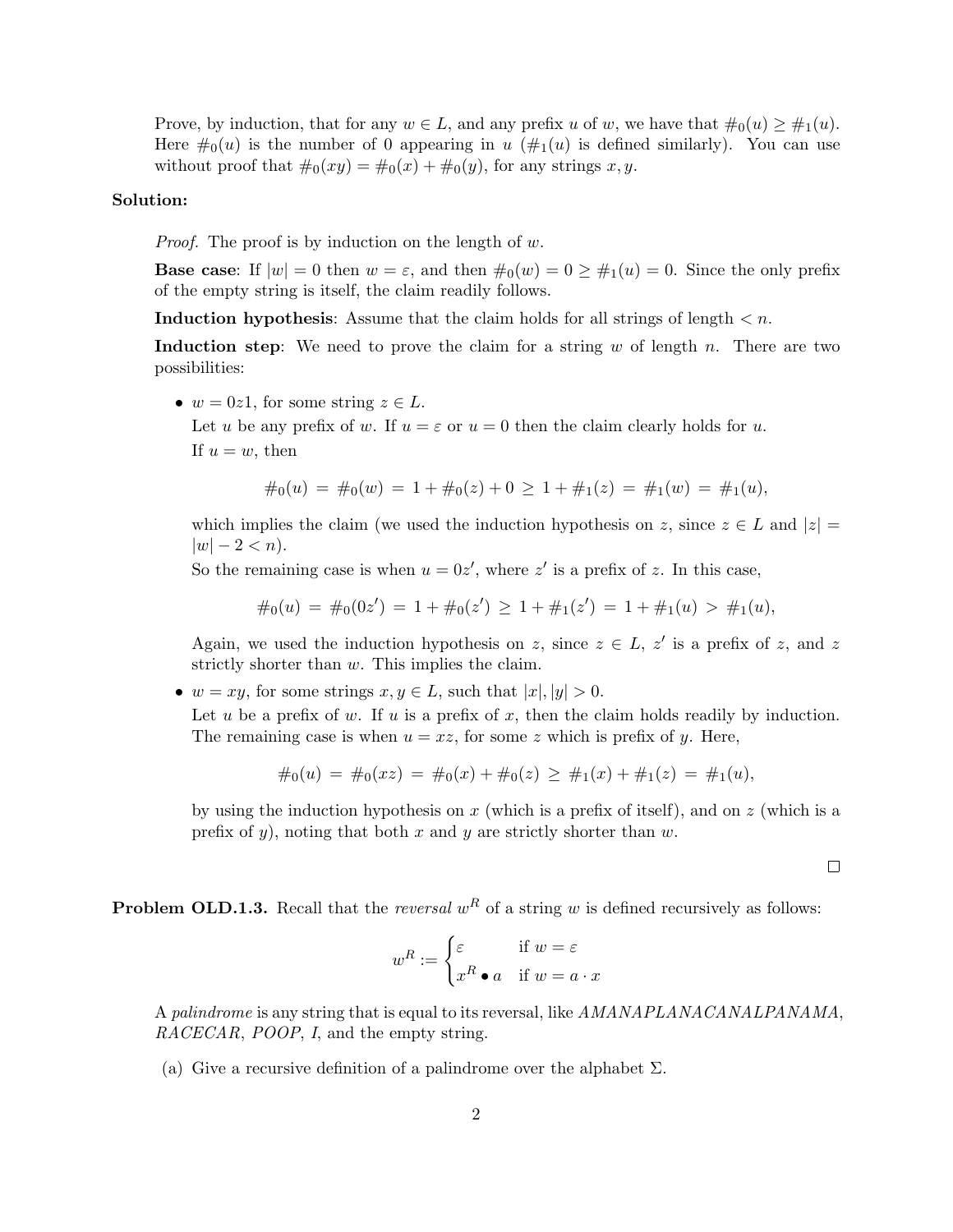- (b) Prove  $w = w^R$  for every palindrome w (according to your recursive definition).
- (c) Prove that every string w such that  $w = w<sup>R</sup>$  is a palindrome (according to your recursive definition).

In parts (b) and (c), you may assume without proof that  $(x \cdot y)^R = y^R \bullet x^R$  and  $(x^R)^R = x$ for all strings  $x$  and  $y$ .

## Solution:

- (a) A string  $w \in \Sigma^*$  is a palindrome if and only if either
	- $w = \varepsilon$ , or
	- $w = a$  for some symbol  $a \in \Sigma$ , or
	- $w = axa$  for some symbol  $a \in \Sigma$  and some palindrome  $x \in \Sigma^*$ .

## (b) Let w be an arbitrary palindrome.

Assume that  $x = x^R$  for every palindrome x such that  $|x| < |w|$ .

There are three cases to consider (mirroring the three cases in the definition):

- If  $w = \varepsilon$ , then  $w^R = \varepsilon$  by definition, so  $w = w^R$ .
- If  $w = a$  for some symbol  $a \in \Sigma$ , then  $w^R = a$  by definition, so  $w = w^R$ .
- Suppose  $w = axa$  for some symbol  $a \in \Sigma$  and some palindrome  $x \in P$ . Then

| $w^R = (a \cdot x \bullet a)^R$ |                                |
|---------------------------------|--------------------------------|
| $=(x\bullet a)^R\bullet a$      | by definition of reversal      |
| $a = a^R \bullet x^R \bullet a$ | You said we could assume this. |
| $= a \bullet x^R \bullet a$     | by definition of reversal      |
| $= a \bullet x \bullet a$       | by the inductive hypothesis    |
| $= w$                           | by assumption                  |

In all three cases, we conclude that  $w = w^R$ .

(c) Let w be an arbitrary string such that  $w = w<sup>R</sup>$ . Assume that every string x such that  $|x| < |w|$  and  $x = x^R$  is a palindrome.

There are three cases to consider (mirroring the definition of "palindrome"):

- If  $w = \varepsilon$ , then w is a palindrome by definition.
- If  $w = a$  for some symbol  $a \in \Sigma$ , then w is a palindrome by definition.
- Otherwise, we have  $w = ax$  for some symbol a and some non-empty string x. The definition of reversal implies that  $w^R = (ax)^R = x^Ra$ . Because x is non-empty, its reversal  $x^R$  is also non-empty. Thus,  $x^R = by$  for some symbol b and some string y. It follows that  $w^R = bya$ , and therefore  $w = (w^R)^R = (bya)^R = ay^Rb$ . [At this point, we need to prove that  $a = b$  and that y is a palindrome.] Our assumption that  $w = w^R$  implies that  $bya = ay^Rb$ . The recursive definition of string equality immediately implies  $a = b$ .